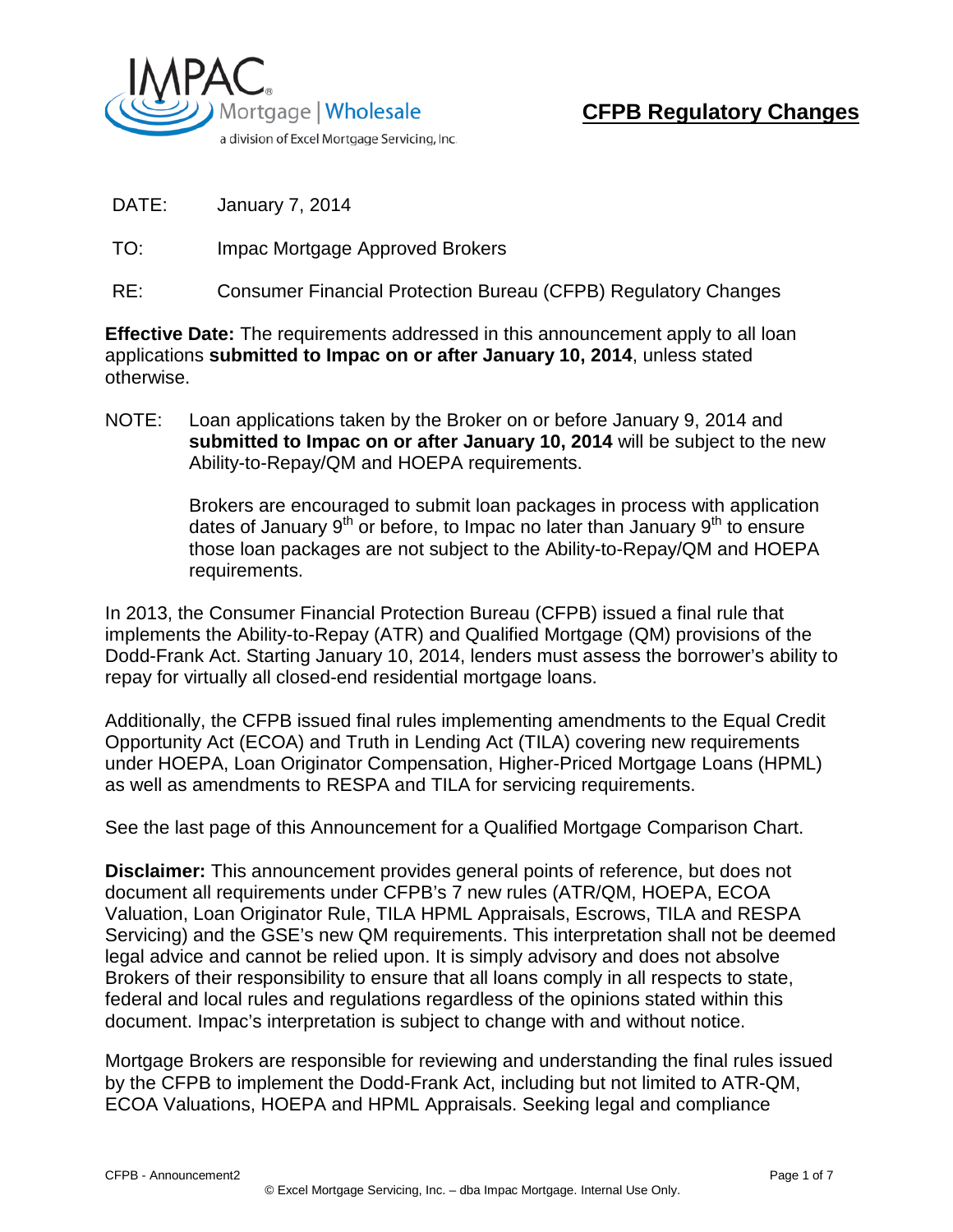

assistance to determine actions required to fully comply with the new CFPB rules is necessary.

The table below outlines topics addressed in this policy along with the applicable effective date:

| <b>Requirement</b>                    | <b>Effective Date</b>                           |  |  |
|---------------------------------------|-------------------------------------------------|--|--|
| Ability to Repay - Qualified Mortgage | Applications submitted to Impac on or after     |  |  |
| (ATR-QM)                              | January 10, 2014                                |  |  |
| <b>Disclosure Notices</b>             | Applications taken on or after January 10, 2014 |  |  |
| <b>ECOA Valuations</b>                | Applications taken on or after January 18, 2014 |  |  |
| Homeownership Counseling Amendments   | Applications taken on or after January 10, 2014 |  |  |

## **Qualified Mortgage**

Five types of Qualified Mortgages exist under the rule. Three types can be originated by all creditors: QM-General, QM-HPML, and QM-Temporary (GSE). Two other types can only be originated by small creditors: Small Creditor and Balloon-Payment QMs.

**Impac will only originate loans at this time as follows:**

- **QM General Loans (Jumbo loans only):** These loans must satisfy all requirements for points, fees, and APR threshold, as well as underwriting guidelines addressed in Appendix Q of the ATR/QM rule. Reference: Consumer Financial Protection Bureau <http://www.consumerfinance.gov/mortgage-rules-at-a-glance/>
- **QM Temporary Loans:** Loans eligible for purchase by Fannie Mae or Freddie Mac or for insurance or guarantee by FHA/VA/USDA are deemed "Temporary QM" loans. This includes loans that exceed the HPML APR threshold. QM Temporary loans must meet the same requirements as General QM loans regarding prohibitions on risky features, points and fees, and APR thresholds; however, they are underwritten using the required guidelines of the entities previously identified, including any relevant DTI guidelines. These loans do not have to meet the 43% DTI ratio thresholds that apply to QM loans.
	- NOTE: The temporary provision expires, for loans eligible for purchase or guarantee by the GSEs, on the date that the GSEs exit federal conservatorship or receivership or on January 10, 2021, whichever occurs first.

#### **Loans not currently eligible for origination by Impac are as follows:**

 Loans with terms greater than 30 years, loans with mandatory arbitration clauses, loans with financed credit insurance.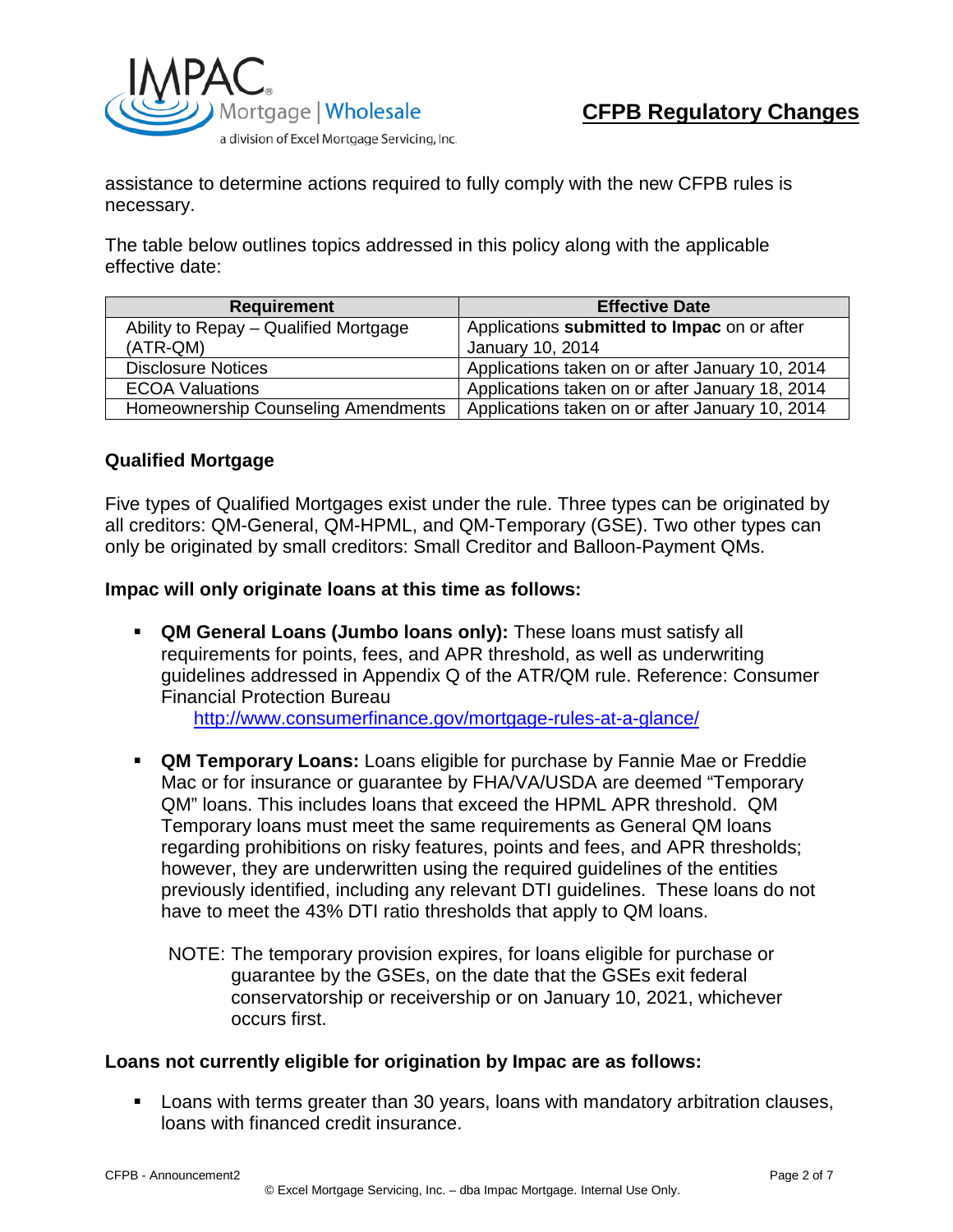

- 
- **EXTE A** Loans with risky features, such as negative amortization, interest only or loans with a balloon payment.
- Loans that include fees paid to an affiliate of the broker.
- Non-QM loans, QM General Loans (with the exception of Jumbo loans), HOEPA, Small Creditor QM and Small Creditor Balloon-Payment QMs.

### **APR**

All loans will have an APR threshold, and these thresholds vary dependent upon individual loan. Generally, the APR threshold is APOR + 1.50% or if an FHA loan, APOR + 2.50%. Impac will adhere to all applicable APR thresholds.

| <b>Products</b>                                                        | <b>APR</b>                               | <b>Points and Fees</b>                                                                                                                                 |  |  |
|------------------------------------------------------------------------|------------------------------------------|--------------------------------------------------------------------------------------------------------------------------------------------------------|--|--|
| Fannie Mae/Freddie Mac, QM<br>(Jumbo's), VA and USDA                   | $APR < APOR + 1.50\%$                    | Loan Amount $\geq$ \$100K w/ Pts. &<br>$\bullet$<br>Fees $\leq$ 3% of total loan amt<br>Loan Amount $< $100K$ & $> $60K$<br>w/ Pts. & Fees $\leq$ \$3k |  |  |
|                                                                        |                                          | Loan Amount <\$60K & >\$20K w/<br>Pts. & Fees <5% of total loan                                                                                        |  |  |
| <b>Fannie Mae/Freddie Mac</b><br><b>ATR Exempt Mortgage</b><br>(NOO)   | $APR \ge APOR + 1.50\%$                  | Loan Amount $\ge$ \$20K w/ Pts. &<br>$\bullet$<br>Fees > 5% of total loan                                                                              |  |  |
| <b>Fannie Mae/Freddie Mac</b><br><b>ATR Covered Mortgage</b><br>(HPML) | APR > APOR + 1.50%                       | Loan Amount $\geq$ \$100K w/ Pts. &<br>$\bullet$<br>Fees $\leq$ 3% of total loan amt                                                                   |  |  |
|                                                                        |                                          | Loan Amount $<$ \$100K & $>$ \$60K<br>$\bullet$<br>w/ Pts. & Fees $<$ \$3k                                                                             |  |  |
|                                                                        |                                          | Loan Amount <\$60K & >\$20K w/<br>Pts. & Fees <5% of total loan                                                                                        |  |  |
| <b>FHA Loans</b>                                                       | APR > APOR + 1.15% + 1.35%<br>$(2.50\%)$ | Loan Amount > \$100K w/ Pts. &<br>$\bullet$<br>Fees $\leq$ 3% of total loan amt                                                                        |  |  |
|                                                                        |                                          | Loan Amount <\$100K & $\geq$ \$60K<br>w/ Pts. & Fees $<$ \$3k                                                                                          |  |  |
|                                                                        |                                          | Loan Amount <\$60K & >\$20K w/<br>Pts. & Fees <5% of total loan                                                                                        |  |  |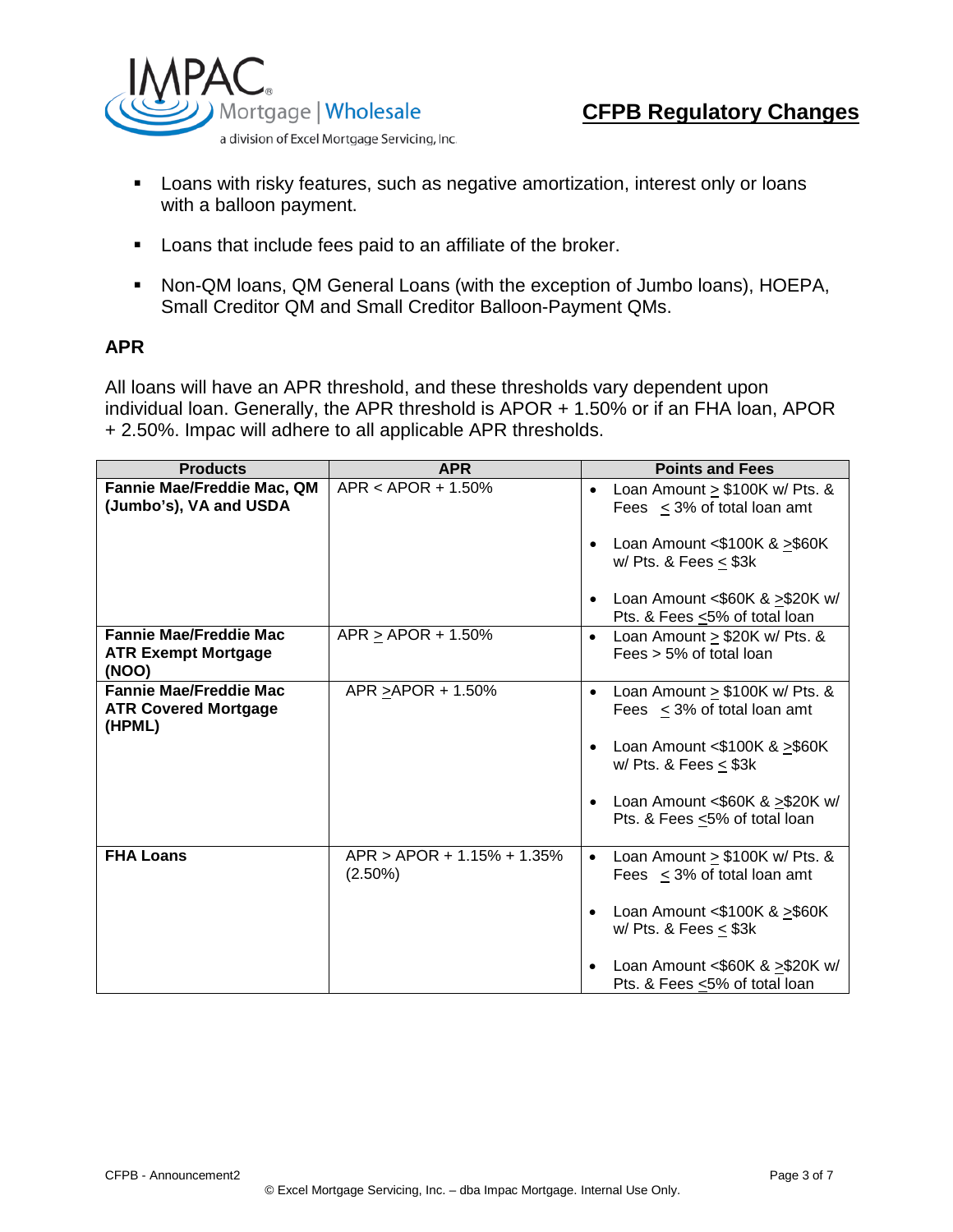

# **CFPB Regulatory Changes**

## **Points and Fees**

In addition to current state high cost points and fees test, all loans will generally have a maximum three percent (3%) of the total loan amount, as defined, points and fees threshold. This includes any fee paid directly or indirectly to the lender or broker, including an affiliate of the lender or broker. This means any compensation paid to the broker by the borrower or lender will be included. To help ensure wholesale loans do not exceed this 3% threshold, Impac will no longer charge the following fees:

- Flood certificate fee
- Tax service fee
- Underwriting fee

The above fees will no longer be required to be disclosed on the GFE, fee worksheet or itemization of amount financed.

NOTE: The exception to the maximum 3% points and fees is on non-owner occupied Temporary QM loans with APR's exceeding the APOR + 1.5%. The maximum points and fees threshold will be five (5%) of the total loan amount, as defined.

#### **Loan Origination Compensation**

The new Loan Originator (LO) Compensation rule states no LO shall receive and no person shall pay to an LO (directly or *indirectly)* compensation in an amount that is based on a term of a transaction or a proxy for a term. Terms of the loan are defined as, but are not limited to, any promise to a borrower in any loan related document plus any fee, term or service disclosed in the GFE or HUD-1.

Due to the above requirement, Impac will require any Mortgage Broker who elects "Borrower Paid" compensation to ensure it equals the "Lender Paid Compensation" identified in the Broker's current Compensation Agreement with Impac.

In addition, effective with all loans locked on or after January 10, 2014, Impac has built in the Mortgage Broker's Lender Paid Compensation into the rate/pricing of the loan. This means the rate and premium/discounts points already include the Mortgage Broker compensation in effect as of January 10, 2014.

#### **New Disclosure Notices**

**NMLS Identification:** The rule requires that certain identification information, such as the loan originator's name (as listed in the registry) and NMLS unique identifier (NMLS ID), and the name and NMLS ID of the originator's employer, if any, appear on the Uniform Residential Loan Application, the Note, and the Security Instrument.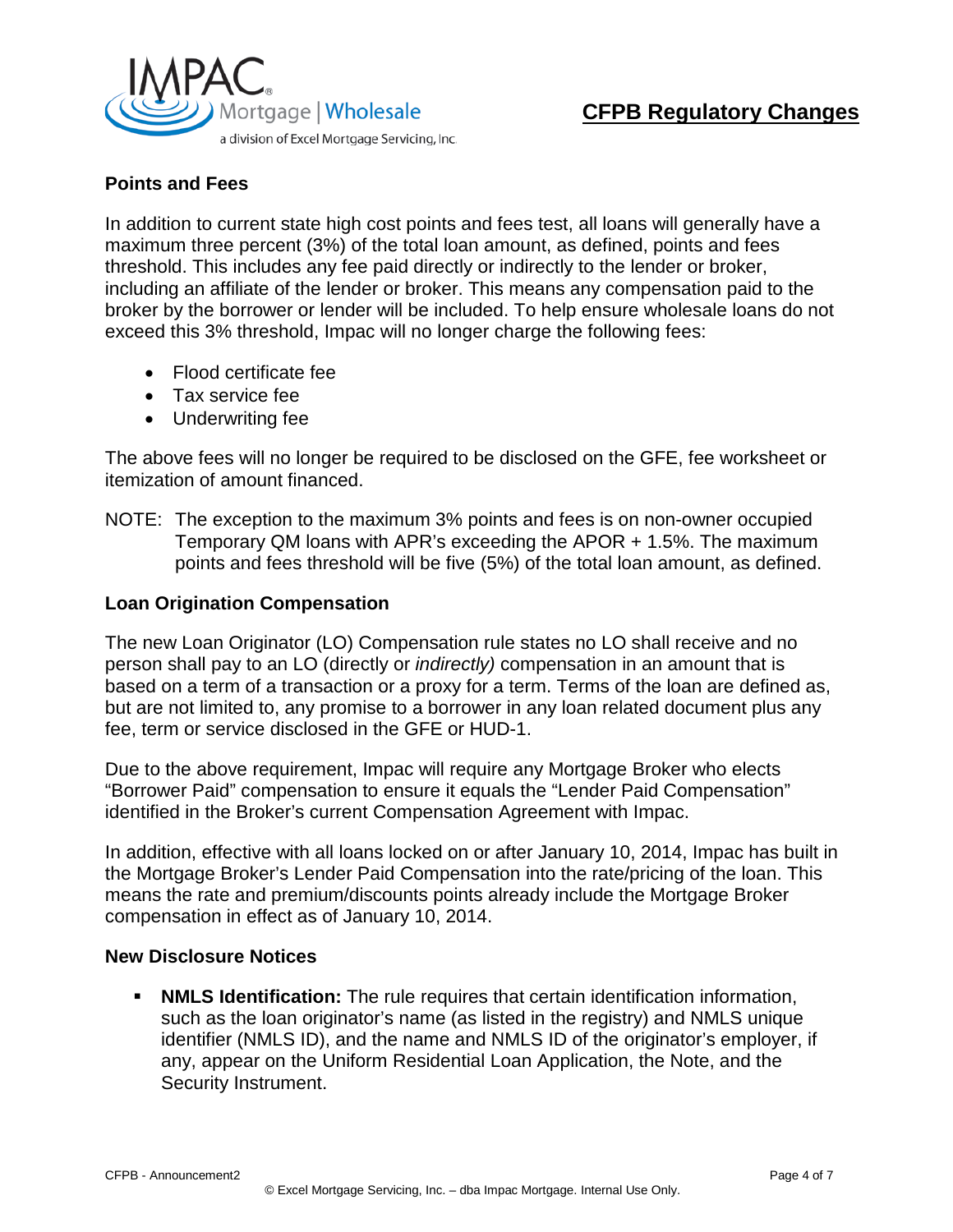

- **Anti-Steering Disclosure (applies with applications taken on or after January 1, 2014):** The requirements for presenting loan options to a borrower have changed. The option showing the loan with the lowest total dollar amount of discount points, origination points or origination fees now requires that if two or more loans have the same total dollar amount of discount points, origination points or origination fees, the loan with the lowest interest rate that has the lowest total dollar amount of discount points, origination points or origination fees must be shown). See Impac's website [www.impacwholesale.com](http://www.impacwholesale.com/) Forms for Impac's updated form.
- **Appraisal disclosure on all loans (applies with applications taken on or after January 18,2014):** Within three days of taking a loan application, provide the borrower with the following disclosure:

We may order an appraisal to determine the property's value and charge you for this appraisal. We will promptly give you a copy of any appraisal, even if your loan does not close. You can pay for an additional appraisal for your own use at your own cost.

 **Homeownership Counseling Disclosure:** Within three days of taking a loan application, provide the borrower with a written list of homeownership counseling organizations. The list must contain ten HUD-approved housing counseling agencies near the borrower's current zip code, and can be acquired from HUD or CFPB's website which automatically generates the required list subject to the borrower's zip code: <http://www.consumerfinance.gov/find-a-housing-counselor/>

At the time the loan is submitted, Brokers must include this disclosure in the loan package. If Broker has included the ten HUD-approved counseling agencies in its disclosures the disclosure is acceptable; however, if the Broker is unable to include the ten HUD-approved counseling agencies in its disclosure, pursuant to CFPB Bulletin 2013-13, the CFPB allows and Impac will accept the following Temporary Disclosure for the Homeownership Counseling Disclosure until May 1, 2014:

Housing counseling agencies approved by the U.S. Department of Housing and Urban Development (HUD) can offer independent advice about whether a particular set of mortgage loan terms is a good fit based on your objectives and circumstances, often at little or no cost.

If you are interested in contacting a HUD-approved housing counseling agency in your area, you can visit the Consumer Financial Protection Bureau's (CFPB) website, [www.consumerfinance.gov/find-a-housing-counselor](http://www.consumerfinance.gov/find-a-housing-counselor) and enter your zip code.

You can also access HUD's housing counseling agency website: [www.consumerfinance.gov/mortgagehelp](http://www.consumerfinance.gov/mortgagehelp)

For additional assistance with locating a housing counseling agency, call the CFPB at 1- 855-411-CFPB (2372).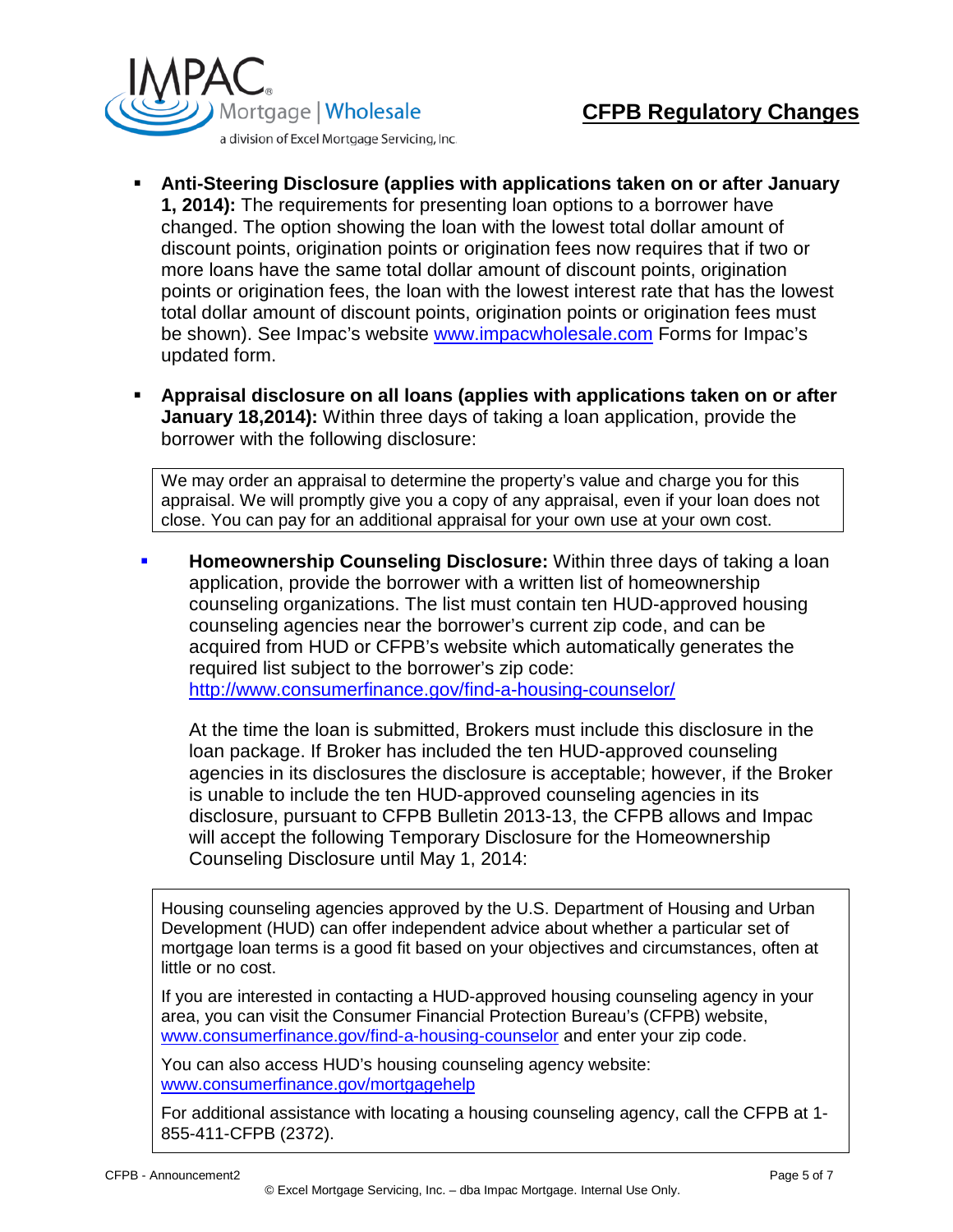

## • **ECOA Valuations (applies with applications taken on or after January 18, 2014)**

The ECOA Valuation final rule requires creditors to promptly provide to all borrowers, free of charge, all appraisals **and** other written valuations developed in connection with a loan. Promptly means 'promptly upon completion,' or 'no later than three business days before loan consummation' (for closed-end credit) or account opening (for open-end credit), whichever is earlier. For example, if a loan will close on Friday, April 4, the valuation must be delivered no later than Tuesday, April 1. If the loan does not close, copies of the appraisals and other written valuations must be delivered "promptly upon completion," or within 30 days after the loan is denied, withdrawn, closed for incompleteness, etc.

NOTE: Impac will not accept a waiver for the timing requirements of the ECOA Valuation Rule.

### **Investment Properties**

• Impac will continue to originate and close conventional loans on investment properties; however, investment properties must adhere to all ATR/QM requirements, and are subject to the QM/HOEPA Points and Fees threshold.

A summary of each rule and the rules themselves are available on the Bureau's website at: [www.consumerfinance.gov/regulations](http://www.consumerfinance.gov/regulations)

Submit questions to CFPB reginquiries@cfpb.gov or call 202-435-7700.